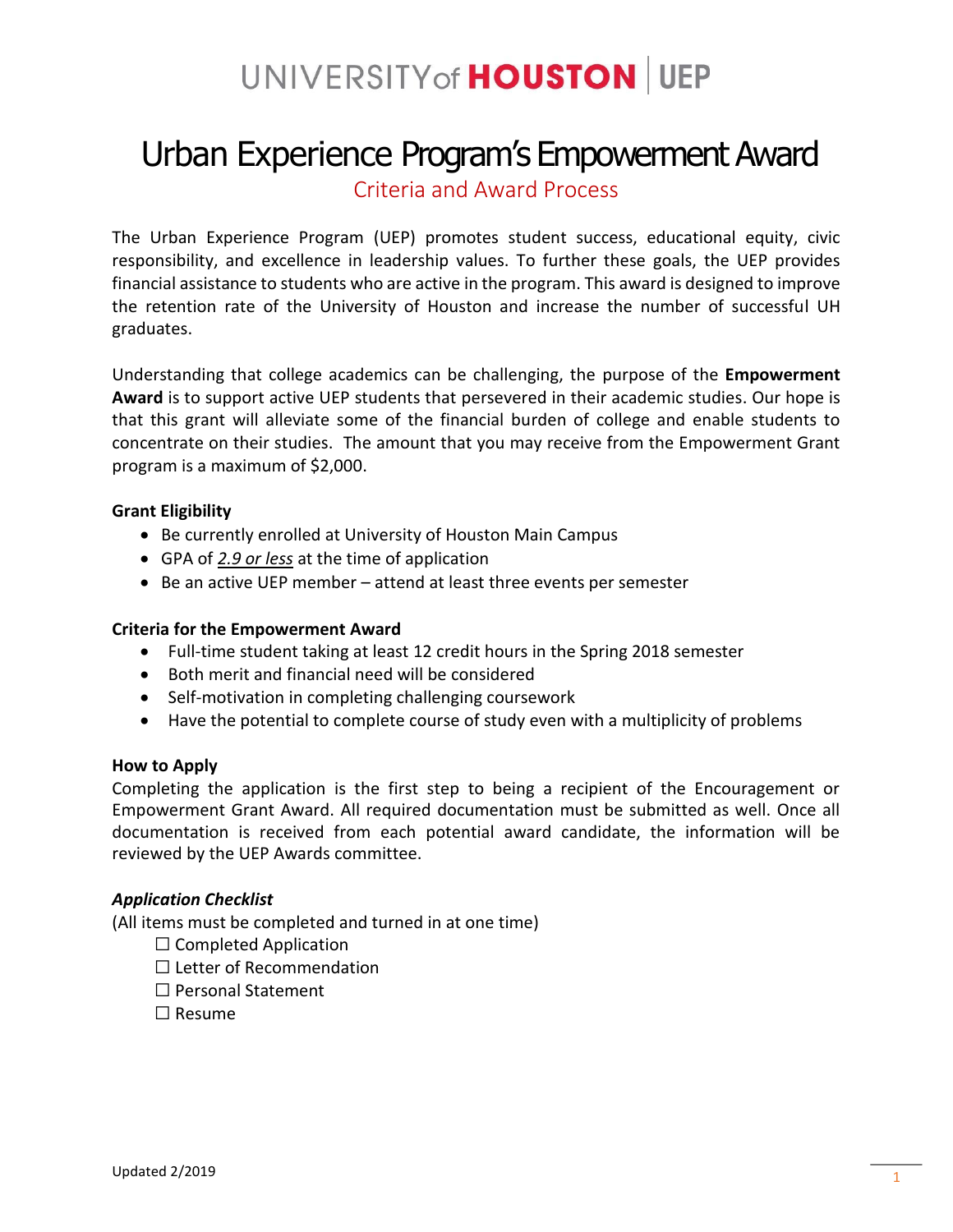### UNIVERSITY of HOUSTON UEP

#### **Scholarship Award Process**

The Urban Experience Program through its Awards Committee will grant 10 Empowerment awards during the Spring 2019 academic semester.

A one-time payment of up to \$2,000 will be awarded to each selected recipient for tuition, fees, and books. The Awards Committee may choose to adjust the scholarship award amount or the number of scholarships accordingly, based on the status of the scholarship fund.

Scholarship recipients are asked to provide proof of course registration before the funds are granted to the award recipients.

Recipients will be selected by the UEP Awards Committee, whose decisions are final. Deliberation of the UEP Awards Committee will be confidential.

Scholarship recipients will be notified via e-mail.

Scholarship recipients will be announced at our annual banquet and on the UEP's website.

If a scholarship award recipient withdraws from the university or becomes an inactive UEP member, the award will be revoked.

Applicants are eligible to apply and receive a scholarship in successive years.

The Urban Experience Award is awarded without regard to race, color, ancestry, sex, religion, age, handicap or veteran status.

> **Return all application components to The Urban Experience Program office – Student Service Center 1, room 302**

> > **Questions?** Call: 713-743-6032 Email: [uepuh@central.uh.edu](mailto:uepuh@central.uh.edu)